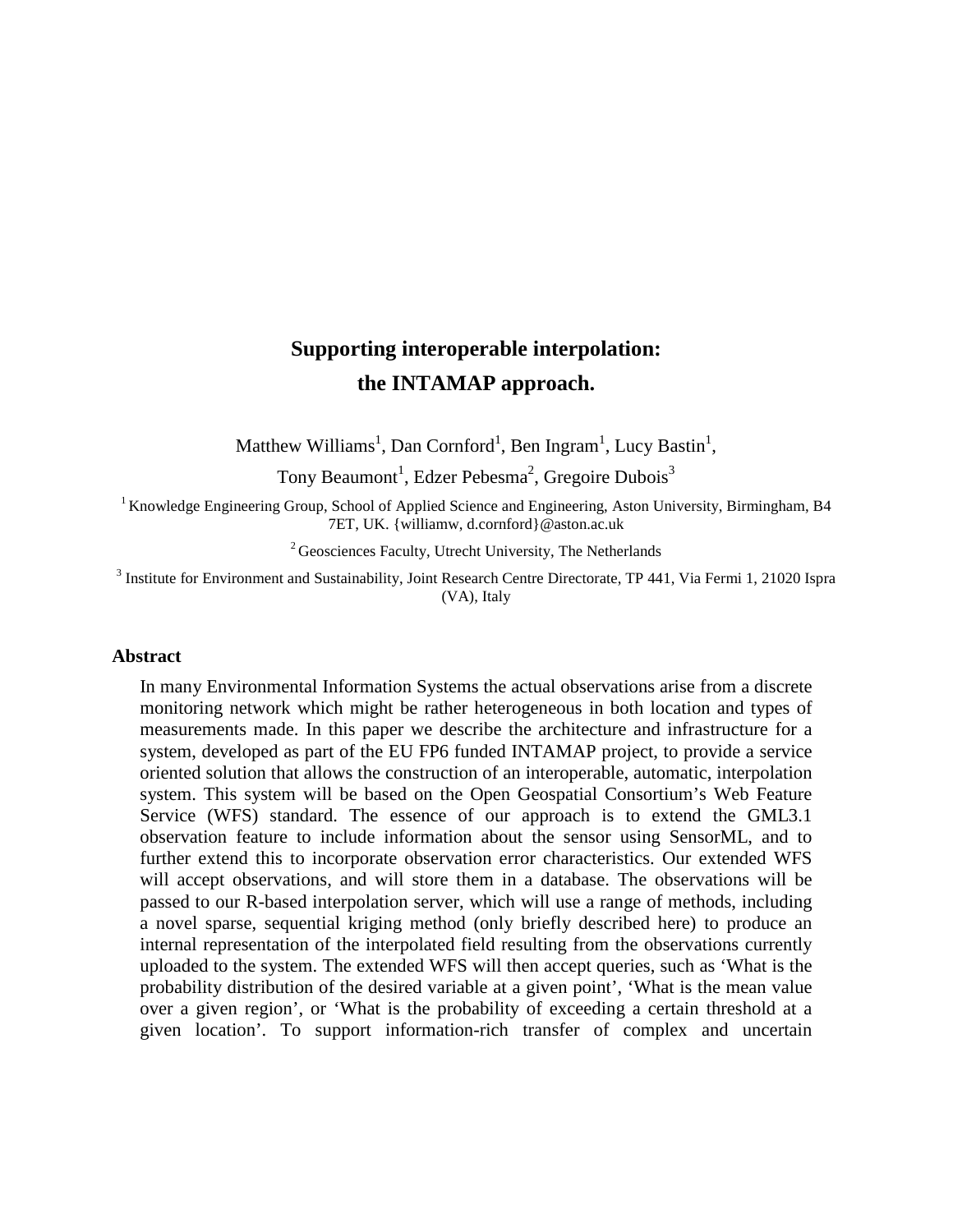predictions we are developing schema to represent probabilistic results in a GML3.1 (object-property) style. The system will also offer more easily accessible Web Map Service and Web Coverage Service interfaces to allow users to access the system at the level of complexity they require for their specific application. Such a system will offer a very valuable contribution to the next generation of Environmental Information Systems in the context of real time mapping for monitoring and security, particularly for systems that employ a service oriented architecture.

# **1 Introduction**

Knowledge of the current state of an environmental system is often critical to decision making, for example, in contexts such as disaster response, public health protection or routine environmental management. This knowledge of the state of can only be obtained from (direct or indirect) observation of the system of interest. It can be particularly important that information on environmental variables, (such as the local exposure to hazardous material), is available in real-time, especially in emergency situations. In many cases, where the temporal dynamics of a system are well known, data assimilation methods (e.g. Kalnay, 2003) are used to estimate the system's current state, given the observations. While data assimilation methods are very relevant in certain contexts, modern methods are computationally expensive, and typically will not provide answers within the range of 0-3 hours. In addition to this problem of temporal lag, current data assimilation systems cannot adapt to new observation types easily without recoding. An alternative approach to estimating the state of the system might be to use methods from spatial statistics / geostatistics; however, the recent Spatial Interpolation Comparison (SIC2004) exercise (EUR, 2005, Dubois and Galmarini, 2005) showed that automating such real-time spatial interpolation methods remains an open problem.

In this paper we describe an open architecture we are developing with the INTAMAP project based on extending a range of open standards developed to enable interoperability in geospatial information systems. In particular we address:

- the definition of the architecture of such a system, including interfaces;
- the standards and formats used to communicate between the interfaces;
- a number of open questions that remain.

The paper is intended to provide a framework for discussion and represents work in progress. A wiki documenting progress, with some discussion of the issues being addressed can be consulted for the latest developments<sup>2</sup>. We note that the architecture we describe is one of several possible candidates being developed as part of INTAMAP, but all have a similar, service oriented character.

## **2 System Infrastructure**

To minimise latency in the system a decision to split the system into two individual subsystems was made (Figure 1). The core component is a dedicated computational server (Interpolation server) dealing solely with the interpolation of spatial data. The interpolation process is expected

 $\overline{a}$ 

<sup>1</sup> http://www.intamap.org/

<sup>2</sup> http://wiki.intamap.org/index.php/INTAMAP\_Wiki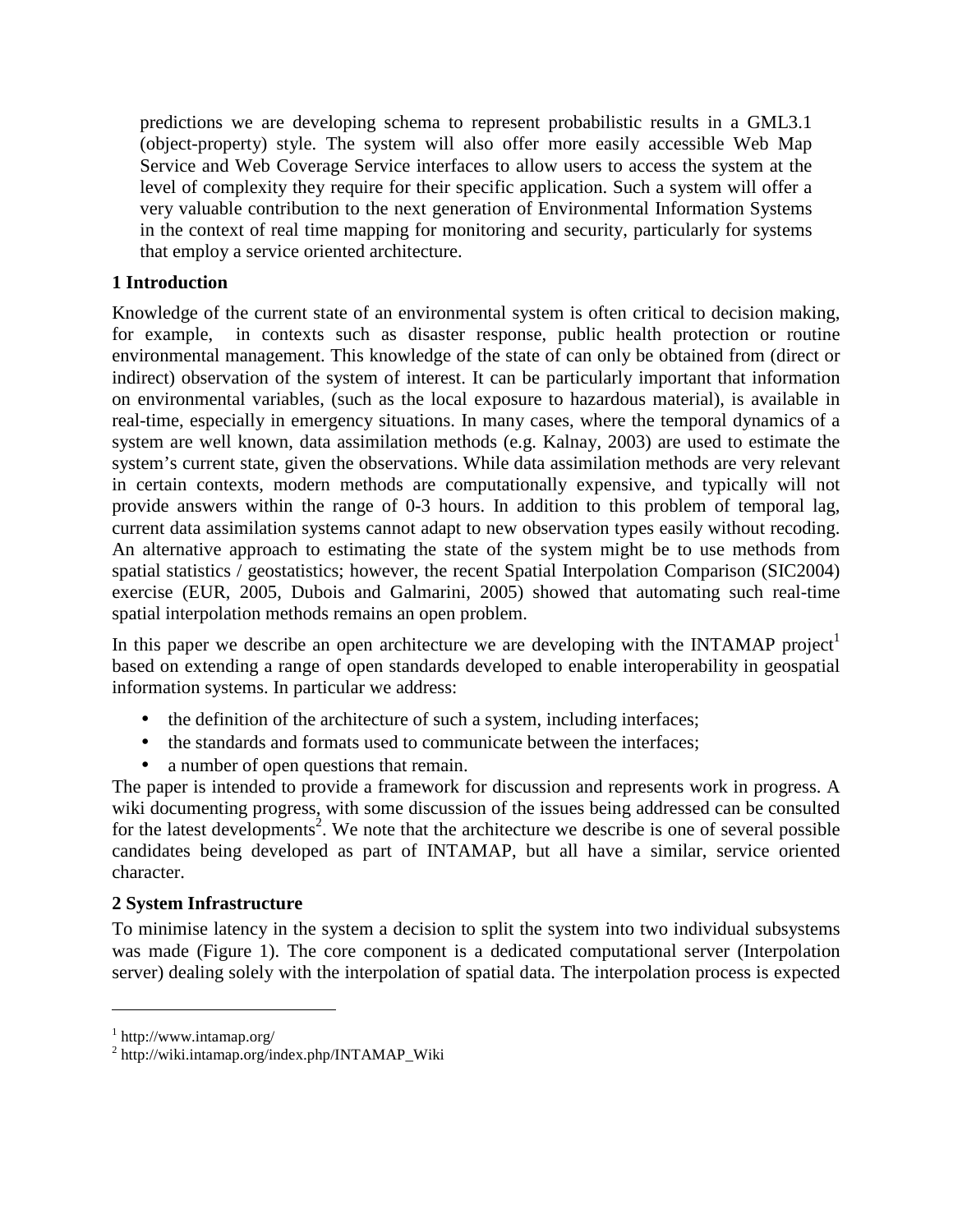to be the most computationally demanding part of the system and thus a separate web server will be used to handle more routine tasks such as data storage and trivial requests; this will also allow the web server to manage a primitive scheduling system.

## *2.1 Web Server*

The web server is the gateway to the system; all requests will be processed here and, if sanctioned, forwarded to the interpolation server. The heart of the web server will be an Open Geospatial Consortium (OGC) Web Feature Service (WFS) (OGC, 2005) providing a finite set of operations available to end users. In conjunction with the WFS there will be two supplementary interfaces: an OGC Web Map Service (WMS) (OGC, 2006) and an OGC Web Coverage Service (WCS) (OGC, 2003). These three distinct interfaces provide the service oriented backbone to the system, allowing users to access the system in a manner that is appropriate to their needs, as discussed below.



**Figure 1 Overview of the architecture of the proposed system** 

## *2.2 Interpolation Server*

Trivial requests are filtered out by the web server, leaving the interpolation server free to concentrate on a specific task: interpolation. The moment a significant request is received the web server will send a notification to the interpolation server, which will commence the interpolating immediately. As automatic interpolation remains an unsolved problem, there is unlikely to be a unique solution and the proposed architecture allows a range of probabilistic interpolation methods to be implemented on the interpolation server. The sparse, sequential kriging method we briefly describe in this paper is a novel approach that offers significant benefits, in the real-time context, over more traditional methods (Cornford *et al.*, 2005), but a range of other methods are possible and will be explored in the INTAMAP project.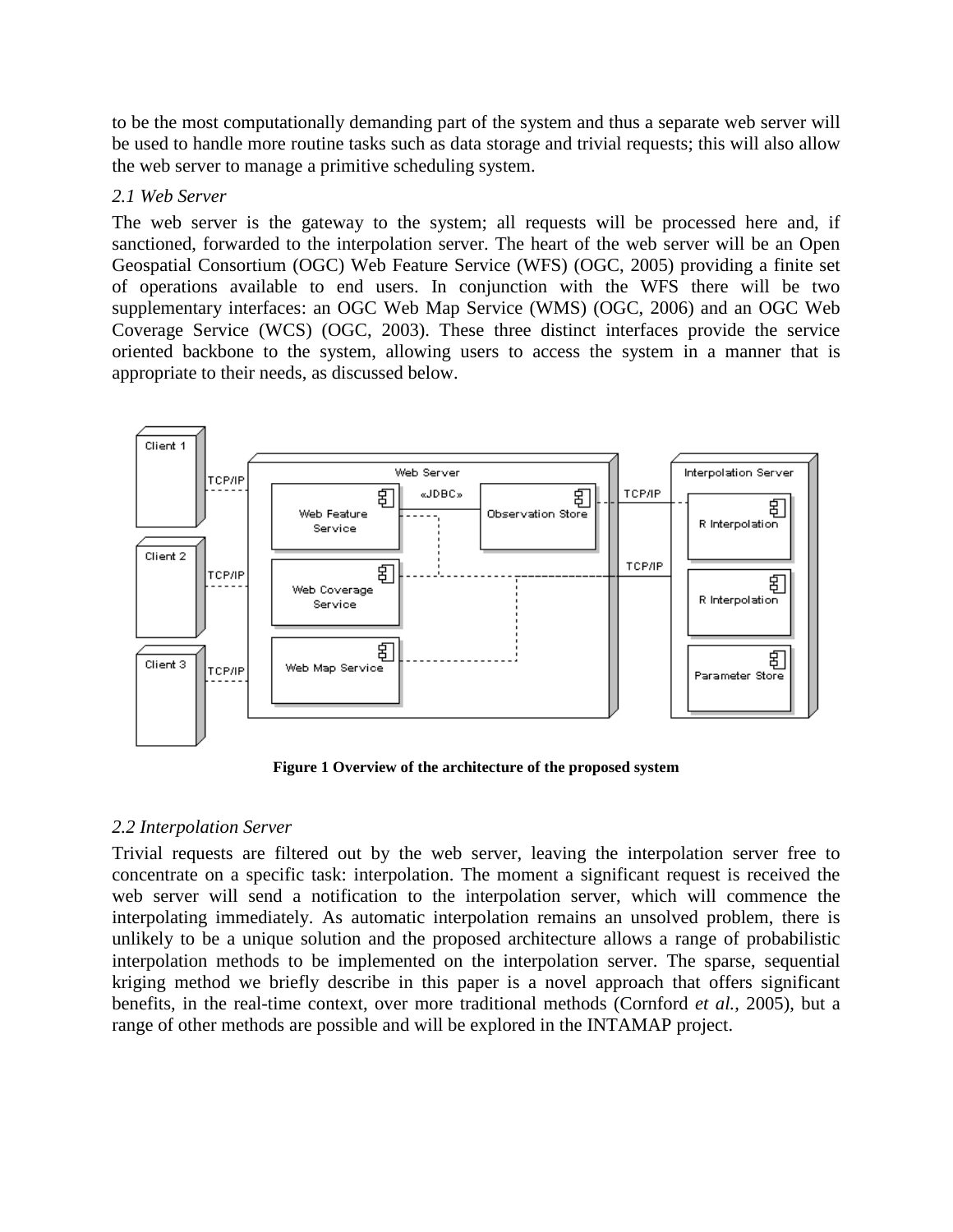#### *2.3 Why separate systems?*

For the majority of the time, the data received may be sporadic at best, and splitting the system into distinct parts could be perceived as an unnecessary complication. However, during emergency situations the delegation of less significant requests to the web server frees the interpolation server to process emergency data, saving vital time. The architecture also allows us to change the interpolation server, for example to a grid based cluster, or a massively parallel machine, without requiring any change in the web service interface implementation. This is an important feature as we expect our web service to be of particular value to users who are engaged in their own modelling exercises. Such users may well be interested in using the maps produced by the server for further analysis and modelling, and are likely to take an interest in issues of computational strategy and efficiency.

The separation of the systems is not without its disadvantages. As all requests must come through one of the three mentioned interfaces they will be encoded in Geography Markup Language (GML) (OGC, 2002). GML, an extension of eXtensible Markup Language (XML) (W3C, 2006), is verbose by nature and when dealing with large requests may be several Megabytes in size, although our prototype employs compression to minimise this effect. Therefore, it would be inefficient to communicate with the interpolation server internally via GML. For this reason a new protocol has been developed to allow efficient yet descriptive communication between the two subsystems, resembling a simple TCP/IP protocol.

## **3 Web Server Implementation**

The web server has numerous roles within the system, which include providing an interface for the client and storing observation data in a spatial database. The decision to employ a Service Oriented Architecture (SOA), and more specifically web services, emphasises valuable characteristics such as reusability, autonomy and discoverability. Introducing a WFS, WMS & WCS into an abstract service integration layer generates a loosely coupled system which is ideal for an interoperable environment (Erl, 2004).

Producing an interoperable system using a WFS relies on GML which, as previously mentioned, is verbose. This poses two problems when working with large datasets. Firstly, the GML instance documents containing the data can reach large sizes. Secondly, parsing of these documents, (which must occur on both the client and server) can be slow. Operationally it is likely that numerous requests regarding the same dataset will be made. Given the aforementioned problems, it would be inefficient to transmit the unchanged data repeatedly. A simple solution is to provide persistent data using a spatial database such as  $PostGIS<sup>3</sup>$ , which offers many advantages over traditional databases when handling geospatial data. PostGIS is an open source spatial extension to the popular PostgreSQL database, the main benefit of which is to provide efficient spatial queries and coordinate transformation capabilities via the Proj4<sup>4</sup> libraries.

<u>.</u>

<sup>&</sup>lt;sup>3</sup> Available from http://postgis.refractions.net/

<sup>4</sup> Available from http://proj.maptools.org/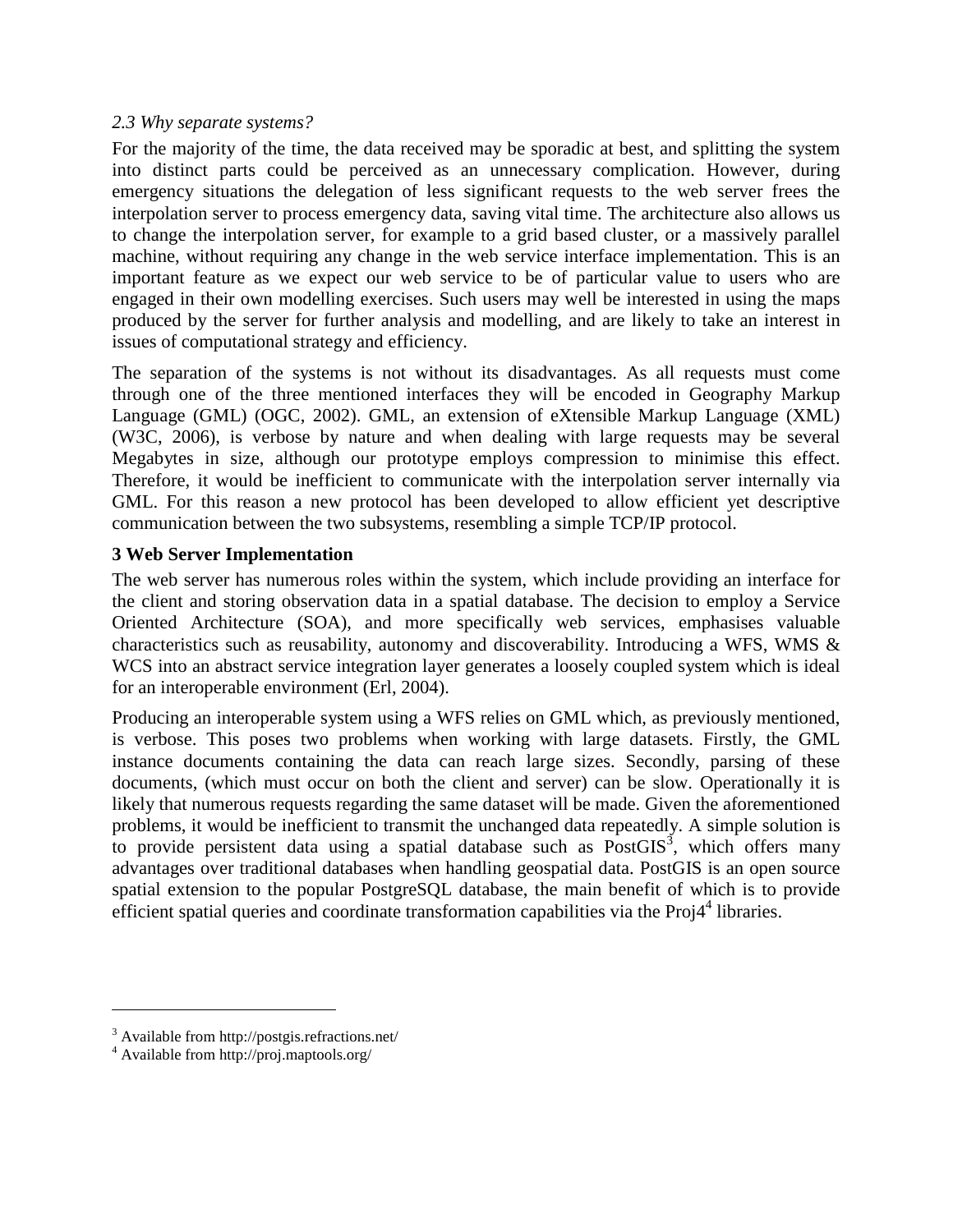## *3.1 Web Feature Service*

The flexibility and extensibility of XML has led to the development of a number of application schemata including several relevant ones such as  $\text{AGSML}^5$ , CityGML<sup>6</sup> & MathML<sup>7</sup>. Interoperability, however, relies on a clearly defined set of standards and an abundance of application schemata describing similar phenomena is a threat to this. Thus wherever possible we attempt to employ existing schema for input and output data, mainly GML3.1. The OGC-defined specification for Web Feature Services was designed to enable sharing of geographic features over the Internet, using a predefined set of standard operations, and employing GML rather than XML to describe the geographic data. There are four operations epitomising simple database operations which provide a functional system. A further two methods, GetCapabilities  $\&$ DescribeFeatureType, are used to gather information about the WFS and the features it serves. The first returns the capabilities of the WFS in GML and provides a replacement to the WSDL file found in traditional web services. The latter method returns the GML Schema of the requested feature.

There are various levels of Web Feature Services available, all of which support the basic GetCapabilities, DescribeFeatureType and GetFeature (equivalent to an SQL Select statement) methods. For a more complete solution the Transaction operation can be implemented enabling Insert, Update and Delete capabilities. This WFS is commonly known as a 'Transaction WFS' or WFS-T and is implemented in this project. Each adaptation of a WFS returns geographic features in the form of GML encoded instance documents. The meta-data provided by such a service will be critical when the web service is used as part of a processing chain in, for example, a disaster response system. However, if the features that are served are only going to be displayed, for example, as a raster image, then a Web Map Service is better suited to the task. To further complement the system a Web Coverage Service, with its simpler interface, provides a streamlined method for obtaining grid data. Providing a WMS and WCS in conjunction with a WFS offers users a choice of data formats depending on their individual requirements.

## *3.2 Using the WFS*

 $\overline{a}$ 

GML 3.1 introduced an Observation schema which may be used for describing the act and results of observing or measuring some quantity. The schema is quite simple, being composed of four properties. The properties describe the information about the instrument or sensor used to obtain the observation, optional target of observation, the time of the observation and the result of the observing process. A property describing the location of the observation platform is inherited from the Feature schema. A simplified example of how observations encoded in GML3.1 can be sent to a WFS is shown in Figure 2.

Interpolation is in essence a process of prediction and whenever an estimate is made there is always uncertainty. Making decisions based on interpolated data without knowledge of the associated uncertainty can be dangerous. The INTAMAP project will provide the user with an option of choosing the predictive model used, as well as including uncertainty estimates.

<sup>&</sup>lt;sup>5</sup> Available from http://www.ags.org.uk/agsml/downloads.cfm  $\frac{6}{3}$  Available from http://www.citygml.org/

<sup>7</sup> Available from http://www.w3.org/TR/MathML2/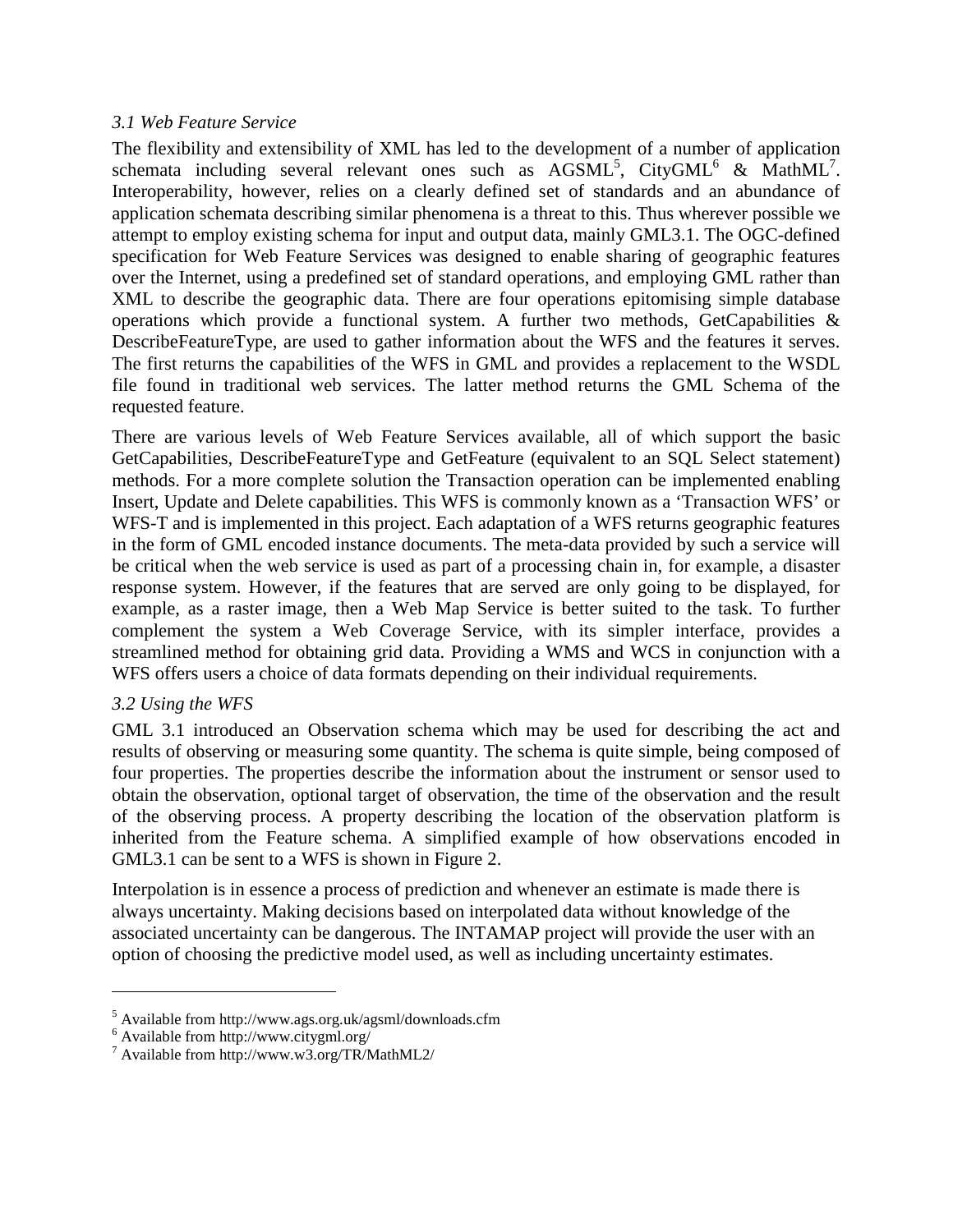```
<wfs:Transaction> 
  <wfs:Insert> 
   <gml:Observation gml:id="1"> 
    <gml:location> 
     <gml:Point><gml:pos>-45600 234500</gml:pos></gml:Point> 
    </gml:location> 
    <gml:resultOf><map:Radiation>34.5</map:Radiation></gml:resultOf> 
   </gml:Observation> 
   ......................... 
   <gml:Observation gml:id="10000"> 
    <gml:location> 
     <gml:Point><gml:pos>34998 699765</gml:pos></gml:Point> 
    </gml:location> 
    <gml:resultOf><map:Radiation>26.8</map:Radiation></gml:resultOf> 
   </gml:Observation> 
  </wfs:Insert> 
</wfs:Transaction>
```
**Figure 2. GML example of a WFS Insert operation** 

```
<wfs:GetFeature> 
 <wfs:Query typeName="gml:RectifiedGridCoverage"> 
  <ogc:Filter> 
    <ogc:And> 
     <ogc:PropertyIsEqualTo> 
      <ogc:PropertyName> 
gml:RectifiedGridCoverage/gml:rectifiedGridDomain/gml:RectifiedGrid/gml:orig
in/gml:Point/gml:pos 
      </ogc:PropertyName> 
      <ogc:Literal>-143722 -55000</ogc:Literal> 
     </ogc:PropertyIsEqualTo> 
     <ogc:PropertyIsEqualTo> 
      <ogc:PropertyName> 
gml:RectifiedGridCoverage/gml:rectifiedGridDomain/gml:RectifiedGrid/gml:offs
etVector 
      </ogc:PropertyName> 
      <ogc:Literal>7000 0</ogc:Literal> 
     </ogc:PropertyIsEqualTo> 
     <ogc:PropertyIsEqualTo> 
      <ogc:PropertyName> 
gml:RectifiedGridCoverage/gml:rectifiedGridDomain/gml:RectifiedGrid/gml:offs
etVector 
      </ogc:PropertyName> 
      <ogc:Literal>0 7000</ogc:Literal> 
     </ogc:PropertyIsEqualTo> 
    </ogc:And> 
   </ogc:Filter> 
  </wfs:Query>
</wfs:GetFeature>
```
#### **Figure 3. Example GML GetFeature request**

Currently our system provides a limited subset of queries; users can request predictions of the mean and prediction variance for a data set for a single point or list of points, or over a grid with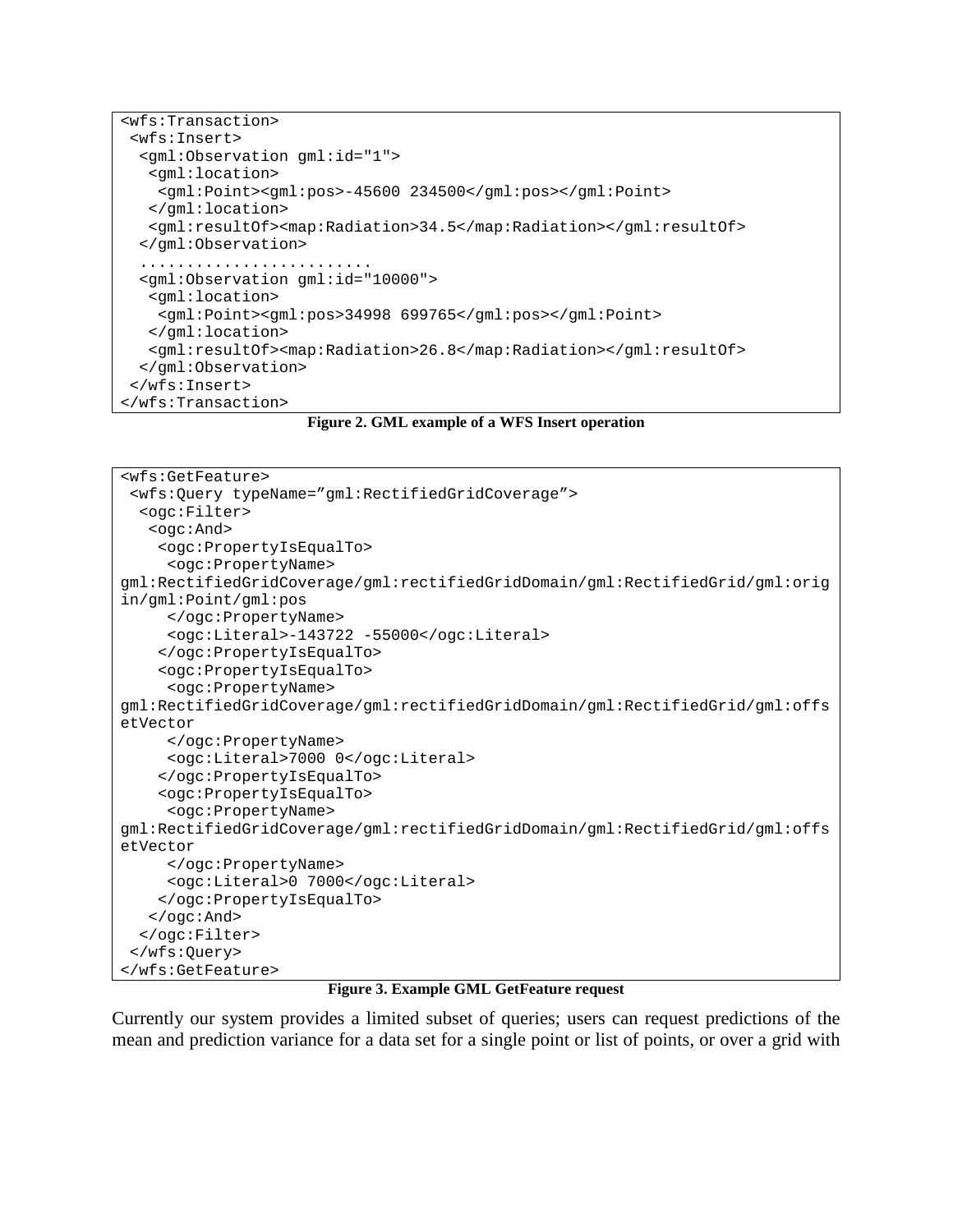specified spatial bounds and resolution. Figure 3 demonstrates a request for a prediction over a grid with specified bounds and offset values.

The mean and variance are currently generated by simple kriging (Cressie, 1991) and maximum likelihood estimation of the variogram parameters. The data is returned to the user encoded as a 'DataBlock' or array of comma separated values within a GML Coverage Feature (Figure 4). Currently within the GML and WFS schemata there is no way to describe uncertainty in the returned values or grids; therefore a fundamental aim of this project is to develop extensions to GML schema which will provide the user with a means of obtaining the uncertainty of our results. At present the INTAMAP application schema is only able to describe the mean and variance for each prediction.

```
<wfs:FeatureCollection> 
  <gml:featureMember> 
   <gml:RectifiedGridCoverage gml:id="SIC1"> 
    <gml:rectifiedGridDomain> 
     <gml:RectifiedGrid dimension="2"> 
      <gml:limits> 
       <gml:GridEnvelope> 
        <gml:low>0 0</gml:low> 
        <gml:high>100 100</gml:high> 
       </gml:GridEnvelope> 
      </gml:limits> 
      <gml:origin> 
       <gml:Point> 
        <gml:pos>-143722 -55000</gml:pos> 
       </gml:Point> 
      </gml:origin> 
      <gml:offsetVector>7000 0</gml:offsetVector> 
      <gml:offsetVector>0 7000</gml:offsetVector> 
     </gml:RectifiedGrid> 
    </gml:rectifiedGridDomain> 
    <gml:rangeSet> 
     <gml:DataBlock> 
      <gml:rangeParameters> 
       <gml:ValueArray> 
        <gml:valueComponents><map:Mean/><map:Variance/></gml:valueComponents> 
       </gml:ValueArray> 
      </gml:rangeParameters> 
      <gml:tupleList> 
       109.63,112.85 110.71,112.27 111.79,111.62 112.83,110.91 
 ................... 
 113.25,98.73 95.34,98.02 95.32,97.99 95.38,97.97 
      </gml:tupleList> 
     </gml:DataBlock> 
    </gml:rangeSet> 
   </gml:RectifiedGridCoverage> 
  </gml:featureMember> 
</wfs:FeatureCollection>
```
**Figure 4. Example response from the request shown in Figure 3.** 

The prototype provides a proof of the interoperable concept and can return predictions to a client in seconds. With a sparse interpolation method (as discussed below) and extended uncertainty schemata the accuracy and speed of the predictions will improve. In future implementations it is envisaged that the system will allow a user to either use a default automatic method, or select from a range of novel interpolation methods being developed, often using R, in INTAMAP.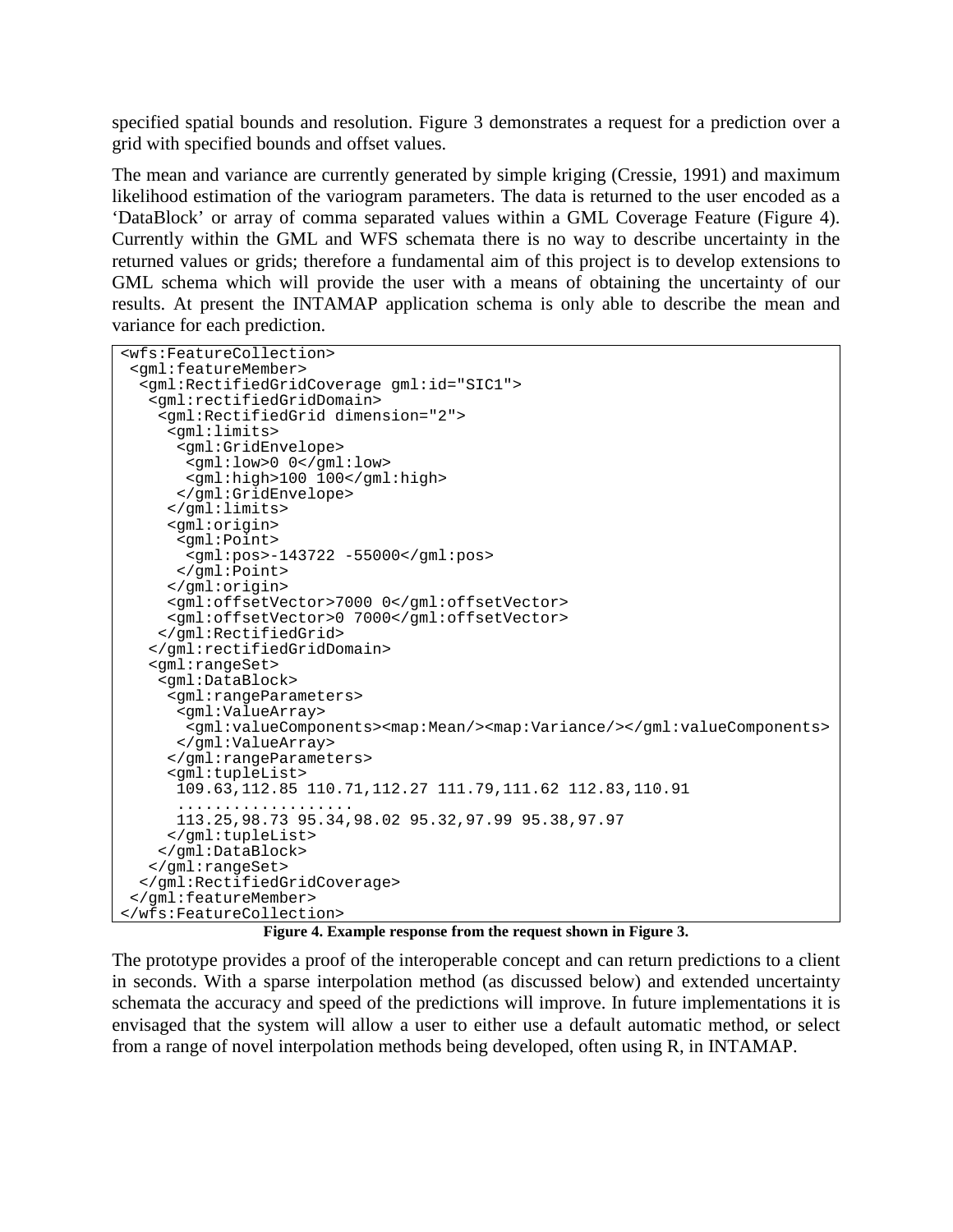#### **4 Interpolation server implementation**

Spatial interpolation encompasses a large number of techniques that are used for prediction at spatial locations where data has not been observed. Kriging is a very popular interpolation technique, also known as the best unbiased linear predictor (BULP). By benefiting from the information provided by a model of the spatial correlation of the analysed process, kriging can frequently generate maps from incomplete or noisy datasets that are better than those obtained by means of simpler deterministic methods. As noted previously, to reduce latency in the INTAMAP architecture, interpolation is performed on a separate system. To further exploit this architecture, a variety of alternative interpolation methods can be made available, and individually specified in the request to the WFS. One of these methods will be Projected Process Kriging (PPK) (Ingram *et al.,* 2007), an extension to existing kriging algorithms.

## *4.1 Projected Process Kriging*

PPK has a number of properties that make it particularly attractive for use in this architecture. PPK is a model based approach similar in spirit to the model based geostatistics proposed in Diggle *et al.* (1998). Firstly, the algorithm employs a sequential method whereby observations are processed individually. This means that the interpolation algorithm can begin computation before all observations have been made available to the interpolation server. During the iterative process an updated approximate posterior distribution is computed after each observation is considered, making it possible for the web service to request intermediate results before all the observations have been processed. A maximum likelihood type II based approach is used to automatically estimate the covariance function parameters.

The basis of the PPK method is to select a representative subset of the observations and project the effect of the remaining observations onto this representative subset in an iterative fashion and without any significant loss of information. The complexity of typical kriging algorithms grows cubically with the size of the data set, or imposes a neighbourhood which introduces artificial discontinuities, whereas the complexity of the PPK algorithm grows quadratically with the size of the representative subset and linearly in the size of the data set. Since the size of the representative subset can be selected, the time-complexity of the interpolation algorithm can be controlled; a feature which has particular relevance in the context of real-time mapping. After processing the data, the model parameters are stored as a compact representation of the posterior distribution for later retrieval. Also, should the need arise, further observations can be added to the model at a later date without having to re-compute the entire model. As noted previously, the intention is to provide a range of interpolation methods that are fast, accurate and provide reliable estimates of uncertainty. Thus while PPK has certain advantages in some mapping contexts, this will be one of many methods deployed on the web service.

## **5 Discussion**

The key benefit of the system we propose is that other users can readily exploit the system using the web service interface, which employs accepted, open standards. This approach is critical to producing interoperable solutions and means that the INTAMAP system can integrate with other service oriented architectures. This integration will be of particular value in the case of SOA-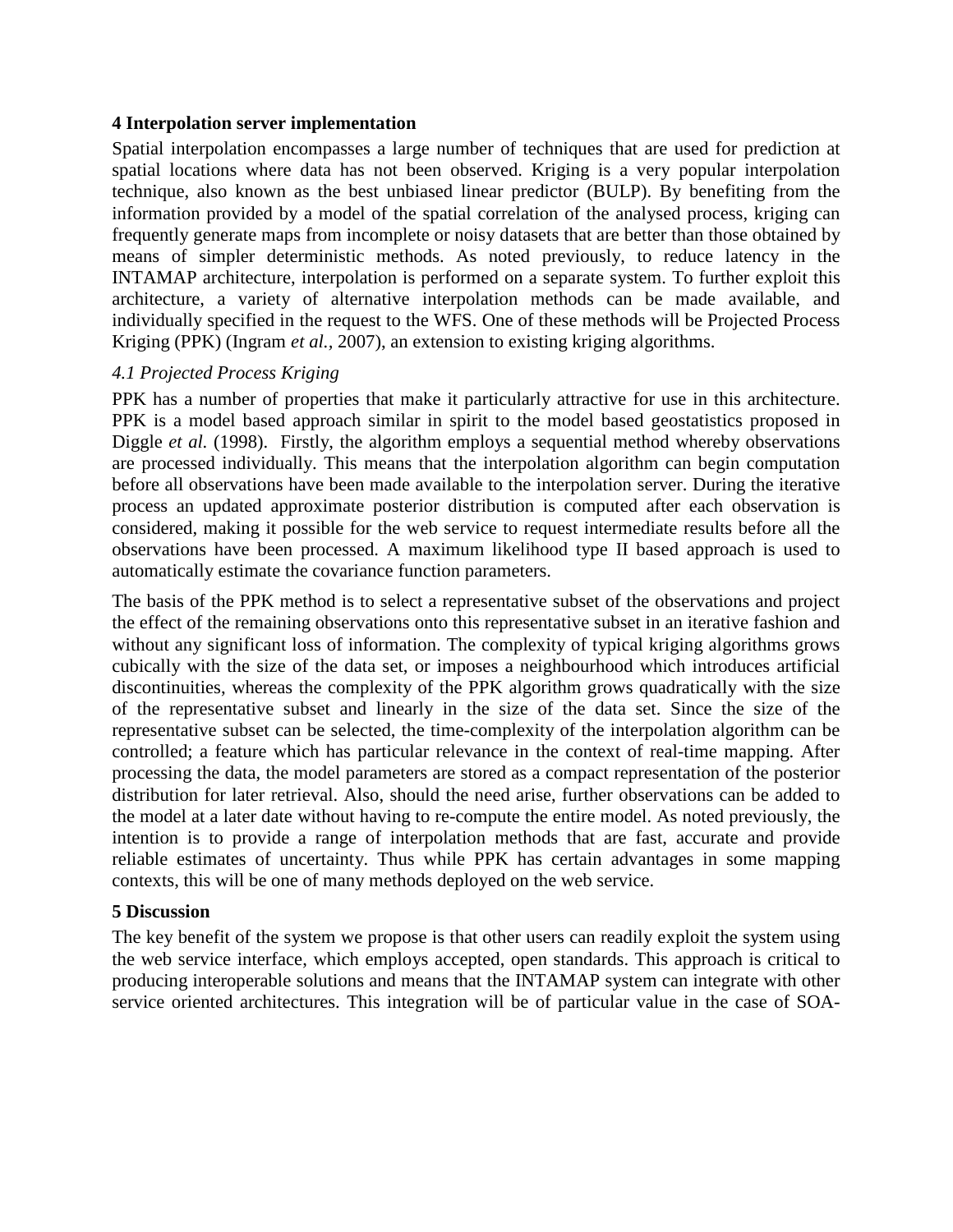based projects related to environmental monitoring and disaster management such as ORCHESTRA<sup>8</sup>, OASIS<sup>9</sup> and WIN<sup>10</sup>. Future work will require the closer integration of the INTAMAP WFS with standards being developed in these projects. We envisage that the developed system will be suitable for most interpolation tasks and could be employed both in the context of specialised monitoring and risk management, such as air pollution monitoring, or as a generic interpolation service that can be easily accessed via the web, for example to provide realtime maps of geotechnical information to hand held sampling devices employed in the field. The last scenario is typical of emergency situations in which data is collected on site by mobile units.

Rational decision making, in such emergency settings, requires us to quantify the uncertainty which is inevitably present in measurement and prediction. The explicit characterisation of uncertainty is optimally accomplished in a probabilistic framework. As the prototype stands, supplying regular grids of means and variances restricts the user to estimating the marginal probabilities at given points. Therefore more complex models will be developed, ranging from histogram based representations to parametric models, including a range of probability distribution functions, mixture models and samples from posterior distributions. From such results the user can derive, for example, exceedance probabilities over points, areas and grids, or other more context specific uncertainties, often going on to use the results in their own complex models. For example, in the emergency response context the user might require real-time information on radiation levels in an area. Radiological and radioecological models may use complex non-linear representations of exposure and ingestion and provide the responses required for the management of an emergency. The INTAMAP web service could be seamlessly linked to these models and, for example, samples from the posterior distribution of the interpolated dose rates could be requested from the INTAMAP web service. These could be used in the exposure model to provide Monte Carlo estimates of the risk and allow optimal decisions to be taken.

The basic GML Observation schema is limited in that it cannot convey information about the observing process, such as the sensor equations, or information about the accuracy of the observation. As all observations arise from some sensor we are currently investigating the possible use of a different collection of schemata called SensorML. By integrating SensorML with the Observation schema we aim to provide a more flexible solution that allows us to incorporate knowledge of the observation system and thus automate the use of non-standard observations. This work should benefit from, and possibly contribute to, similar work being undertaken by the OGC. Additionally we are developing a new uncertainty schema which we will propose to OGC for consideration as a standard for transmitting uncertain information in XML / GML. This will probably utilise MathML extensively and where possible will link with existing schema. This will allow us to characterise uncertainty in two places; the observation process which introduces uncertainties through the data likelihood; and in providing a summary of our final (posterior) uncertainty given our (prior) model and observations. The implementation of this standard will allow the transmission of information which will be essential for effectively distinguishing predicted 'false positives' from real events. This is of particular importance for

 $\overline{a}$ 

<sup>8</sup> http://www.eu-orchestra.org/index.shtml

<sup>9</sup> http://www.oasis-fp6.org/

 $10$  http://www.win-eu.org/